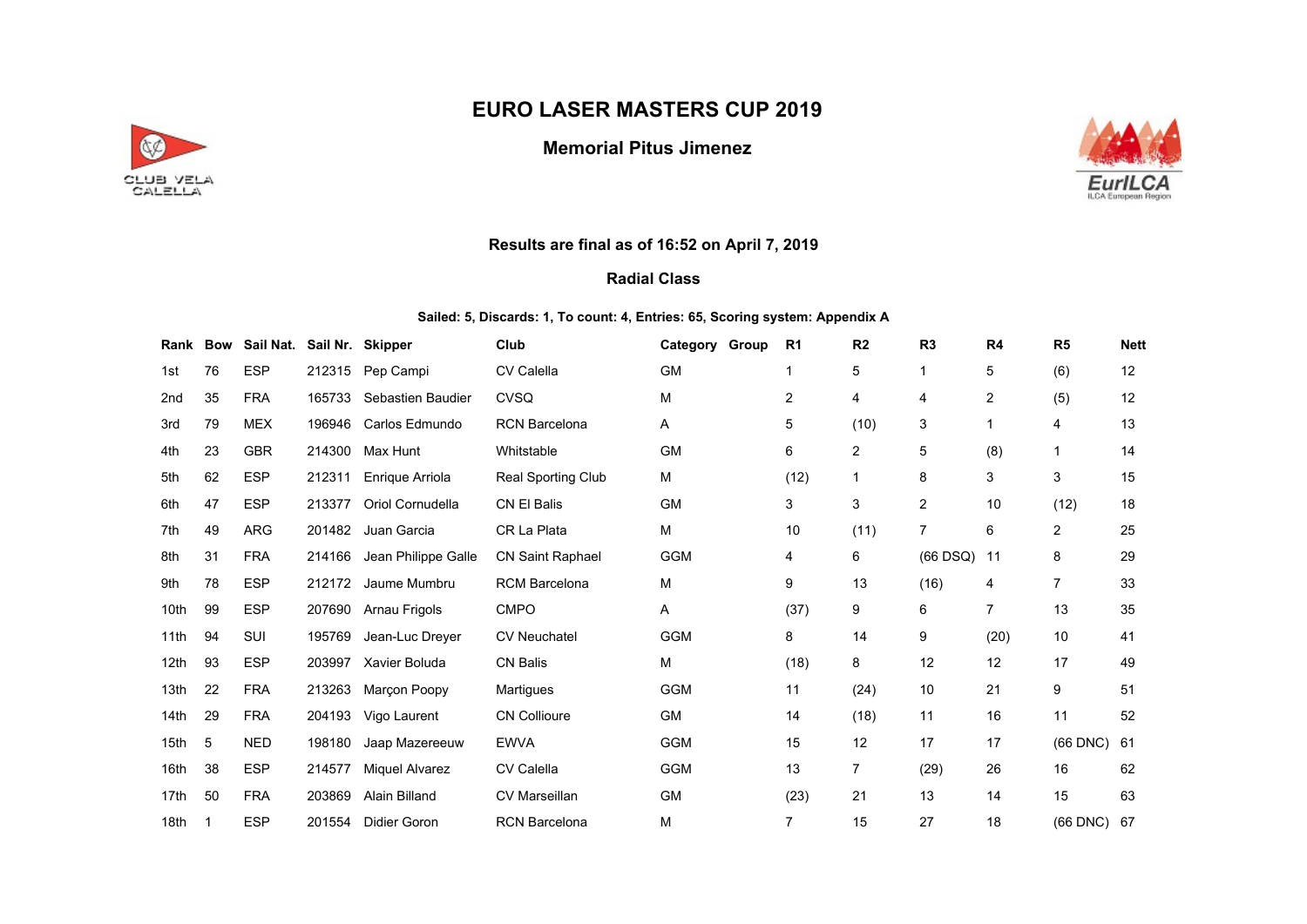| Rank Bow |     | Sail Nat.  |        | Sail Nr. Skipper      | Club                     | Category Group |          | R <sub>1</sub> | R2            | R <sub>3</sub>  | R4            | R <sub>5</sub> | <b>Nett</b> |
|----------|-----|------------|--------|-----------------------|--------------------------|----------------|----------|----------------|---------------|-----------------|---------------|----------------|-------------|
| 19th     | 66  | <b>FRA</b> | 209212 | Philippe Volpelliere  | Coych Hyerois            | M              |          | 21             | 19            | 19              | 9             | $(66$ DNC $)$  | 68          |
| 20th     | 7   | <b>FRA</b> | 122643 | Nebrel Jacky          | <b>SRD</b>               | L              |          | 19             | 25            | 15              | 13            | (66 DNC) 72    |             |
| 21st     | 46  | <b>GBR</b> | 188802 | <b>Tony Evans</b>     | <b>PWLLHELI</b>          | M              |          | 17             | 22            | 14              | 19            | (66 DNC) 72    |             |
| 22nd     | 6   | SUI        | 206190 | Jacques Perret        | CV de Neuchatel          | <b>GGM</b>     |          | 22             | 16            | 21              | 28            | (66 DNC) 87    |             |
| 23rd     | 34  | SUI        | 204368 | <b>Gyr Thomas</b>     | <b>CVLL</b>              | <b>GGM</b>     |          | (31)           | 23            | 20              | 25            | 20             | 88          |
| 24th     | 24  | SWE        | 193696 | <b>Mikael Robell</b>  | <b>KSSS</b>              | <b>GGM</b>     |          | 26             | 17            | 24              | 23            | $(66$ DNC $)$  | 90          |
| 25th     | 30  | <b>GER</b> | 213660 | Alexandra Behrens     | Mhlenberger SC           | м              | Women    | (66 DNC)       | 32            | 26              | 15            | 18             | 91          |
| 26th     | 48  | <b>ESP</b> | 191119 | Elena Saez            | <b>RCN Barcelona</b>     | M              | Women 27 |                | (41)          | 25              | 29            | 21             | 102         |
| 27th     | 11  | <b>ESP</b> | 189148 | Altuna Danel          | <b>RCNSS</b>             | Α              |          | 30             | 29            | 22              | 27            | $(66$ DNC $)$  | 108         |
| 28th     | 64  | <b>ESP</b> | 191052 | Vicens Roig           | <b>BISC</b>              | M              |          | 28             | 33            | 30              | 22            | $(66$ DNC $)$  | 113         |
| 29th     | 97  | <b>ESP</b> | 188033 | Javier Zendrera       | <b>CV Calella</b>        | <b>GGM</b>     |          | 33             | 39            | 23              | 35            | $(66$ DNC $)$  | 130         |
| 30th     | 86  | <b>ESP</b> | 186900 | Rene Velazquez        | <b>RCAR</b>              | <b>GM</b>      |          | 25             | 28            | 18              | $(66$ DNC $)$ | 66 DNC         | 137         |
| 31st     | 41  | <b>FRA</b> | 201771 | <b>Isabell Arnoux</b> | <b>CV Marseillan</b>     | GM             | Women    | $(66$ DNC $)$  | <b>66 DNC</b> | 28              | 24            | 19             | 137         |
| 32nd     | 108 | <b>ESP</b> | 231383 | <b>Xavier Cano</b>    | <b>CN Betulo</b>         | M              |          | (66 DNC)       | <b>66 DNC</b> | 32              | 30            | 14             | 142         |
| 33rd     | 52  | <b>ESP</b> | 192400 | <b>Eric Viardot</b>   | <b>IND</b>               | <b>GM</b>      |          | 41             | 43            | (66 DNC)        | 36            | 22             | 142         |
| 34th     | 83  | <b>ESP</b> | 192371 | Josep Ferres          | CV Calella               | <b>GM</b>      |          | 29             | 35            | 31              | $(66$ DNC $)$ | <b>66 DNC</b>  | 161         |
| 35th     | 32  | <b>ESP</b> | 178051 | Alejandro Peguero     | CNM de Benalmadena       | M              |          | 32             | 38            | $(66$ DNC $)$   | -31           | 66 DNC         | 167         |
| 36th     | 85  | <b>ESP</b> | 185316 | <b>Bruno González</b> | <b>RCAR</b>              | м              |          | 40             | 37            | (66 DNC) 32     |               | 66 DNC         | 175         |
| 37th     | 80  | <b>ESP</b> | 213864 | Paolo Boarini         | <b>RCN Barcelona</b>     | <b>GM</b>      |          | 24             | 20            | (66 DNC) 66 DNC |               | <b>66 DNC</b>  | 176         |
| 38th     | 98  | <b>ESP</b> | 187033 | Oriol Martí           | Independent              | M              |          | 20             | 26            | (66 DNC) 66 DNC |               | 66 DNC         | 178         |
| 39th     | 72  | <b>POR</b> | 194332 | Igor Marincek         | <b>SAD</b>               | <b>GGM</b>     |          | 43             | 42            | (66 DNC) 33     |               | 66 DNC         | 184         |
| 40th     | 73  | <b>FRA</b> | 193735 | Pierre Roche          | <b>SR Antibes</b>        | <b>GGM</b>     |          | $(66$ DNC $)$  | 27            | 66 DNC          | 34            | 66 DNC         | 193         |
| 41st     | 27  | <b>GBR</b> | 164894 | Markus White          | King George SC           | M              |          | 34             | 30            | (66 DNC) 66 DNC |               | 66 DNC         | 196         |
| 42nd     | 2   | <b>GER</b> | 194764 | Wolfgang Mayer        | <b>DRS</b>               | <b>GGM</b>     |          | 35             | 36            | (66 DNC) 66 DNC |               | 66 DNC         | 203         |
| 43rd     | 56  | <b>ESP</b> | 196310 | Ignasi Martorell      | <b>CN Masnou</b>         | M              |          | 39             | 34            | (66 DNC) 66 DNC |               | 66 DNC         | 205         |
| 44th     | 18  | <b>ESP</b> | 190560 | Koldo Goicoechea      | <b>RCN San Sebastian</b> | M              |          | 38             | 40            | (66 DNC) 66 DNC |               | 66 DNC         | 210         |
| 45th     | 44  | <b>GER</b> | 201379 | Noack Ute             | <b>SVOH</b>              | <b>GM</b>      | Women 36 |                | 44            | (66 DNC) 66 DNC |               | 66 DNC         | 212         |